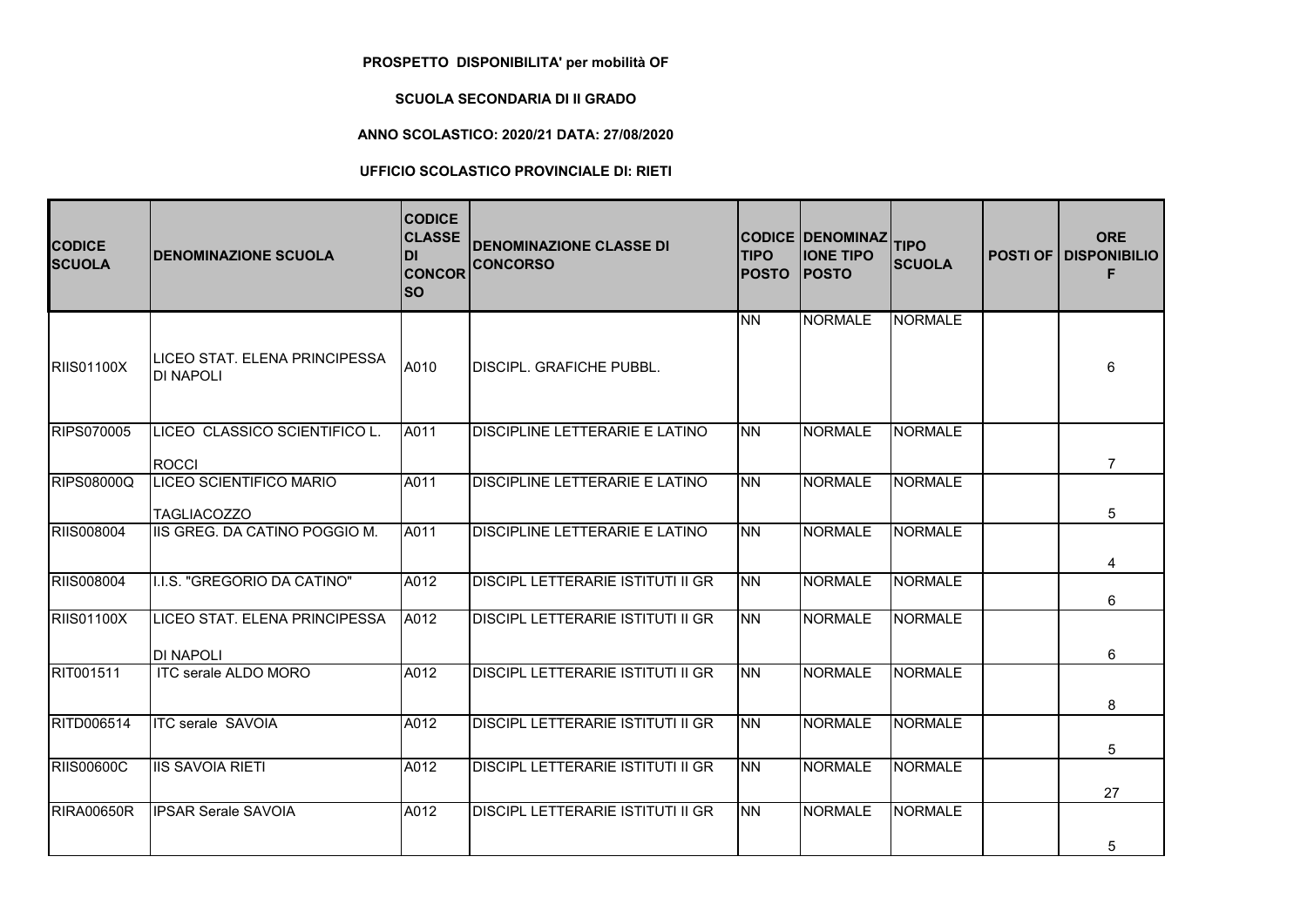|                   |                                   |      | <b>DISCIPL LETTERARIE ISTITUTI II GR</b>     | <b>NN</b> | <b>NORMALE</b> | NORMALE        |              |                                  |
|-------------------|-----------------------------------|------|----------------------------------------------|-----------|----------------|----------------|--------------|----------------------------------|
| <b>RITD09050G</b> | <b>ITE Serale BORGOROSE</b>       | A012 |                                              |           |                |                |              |                                  |
| RIPS070005        | LICEO CLASSICO SCIENTIFICO L.     | A013 | <b>DISCIPL LETTERARIE, LATINO E</b>          | <b>NN</b> | <b>NORMALE</b> | <b>NORMALE</b> |              | 5                                |
|                   |                                   |      |                                              |           |                |                |              |                                  |
| <b>RIIS00900X</b> | <b>ROCCI</b><br>LICEO CARLO JUCCI | A013 | <b>GRECO</b><br>DISCIPL LETTERARIE, LATINO E | <b>NN</b> | <b>NORMALE</b> | <b>NORMALE</b> |              |                                  |
|                   |                                   |      | <b>GRECO</b>                                 |           |                |                |              | 13                               |
| <b>RIIS00600C</b> | <b>IIS SAVOIA RIETI</b>           | A015 | <b>DISCPL. SANITARIE</b>                     | <b>NN</b> | <b>NORMALE</b> | <b>NORMALE</b> |              |                                  |
|                   |                                   |      |                                              |           |                |                |              | 15                               |
| <b>RIIS00600C</b> | <b>IIS SAVOIA RIETI</b>           | A016 | DISEGN., ARTIST. MOD. ODONT.                 | <b>NN</b> | <b>NORMALE</b> | <b>NORMALE</b> |              | 12                               |
| <b>RIIS008004</b> | I.I.S. "GREGORIO DA CATINO"       | A017 | <b>DISEG STORIA ARTE ISTITUTI II GR</b>      | <b>NN</b> | <b>NORMALE</b> | <b>NORMALE</b> |              |                                  |
|                   |                                   |      |                                              |           |                |                |              | 9                                |
| <b>RIPS040009</b> | <b>LICEO SCIENT. AMATRICE</b>     | A017 | <b>DISEG STORIA ARTE ISTITUTI II GR</b>      | <b>NN</b> | <b>NORMALE</b> | <b>NORMALE</b> |              |                                  |
|                   |                                   |      |                                              |           |                |                |              | 2                                |
| <b>RIPS070005</b> | LICEO ROCCI                       | A017 | <b>DISEG STORIA ARTE ISTITUTI II GR</b>      | <b>NN</b> | <b>NORMALE</b> | <b>NORMALE</b> |              |                                  |
|                   |                                   |      |                                              |           |                |                |              | 8                                |
| <b>RIIS007008</b> | I.I.S. "CELESTINO ROSATELLI"      | A018 | FILOSOFIA E SCIENZE UMANE                    | <b>NN</b> | <b>NORMALE</b> | <b>NORMALE</b> |              |                                  |
| <b>RIIS01100X</b> | LICEO STAT. ELENA PRINCIPESSA     | A018 | FILOSOFIA E SCIENZE UMANE                    | <b>NN</b> | <b>NORMALE</b> | <b>NORMALE</b> |              |                                  |
|                   | <b>DI NAPOLI</b>                  |      |                                              |           |                |                |              | 6                                |
| <b>RIIS00900X</b> | <b>LICEO JUCCI</b>                | A019 | <b>FILOSOFIA E STORIA</b>                    | <b>NN</b> | <b>NORMALE</b> | <b>NORMALE</b> | $\mathbf{1}$ |                                  |
| <b>RIIS008004</b> | IIS GREG. DA CATINO POGGIO M.     | A019 | <b>FILOSOFIA E STORIA</b>                    | <b>NN</b> | <b>NORMALE</b> | <b>NORMALE</b> | $\mathbf{1}$ |                                  |
| <b>RIPS070005</b> | LICEO ROCCI                       | A019 | FILOSOFIA E STORIA                           | <b>NN</b> | <b>NORMALE</b> | <b>NORMALE</b> | $\mathbf{1}$ | 8                                |
| RIIS001009        | I.I.S. "STATISTA ALDO MORO"       | A020 | <b>FISICA</b>                                | <b>NN</b> | <b>NORMALE</b> | <b>NORMALE</b> |              | 3                                |
| RITD090006        | <b>ITE BORGOROSE</b>              | A020 | <b>FISICA</b>                                | <b>NN</b> | <b>NORMALE</b> | <b>NORMALE</b> |              |                                  |
| RIIS001009        | <b>IIS ALDO MORO</b>              | A021 | <b>GEOGRAFIA</b>                             | <b>NN</b> | <b>NORMALE</b> | <b>NORMALE</b> |              | $\overline{2}$<br>$\overline{7}$ |
| <b>RIIS00600C</b> | <b>IIS SAVOIA RIETI</b>           | A021 | <b>GEOGRAFIA</b>                             | <b>NN</b> | <b>NORMALE</b> | <b>NORMALE</b> |              | 14                               |
| <b>RIRH02000T</b> | <b>IPSSEOA MAGLIANO</b>           | A021 | <b>GEOGRAFIA</b>                             | INN       | <b>NORMALE</b> | <b>NORMALE</b> |              |                                  |
| <b>RITD090006</b> | <b>ITE BORGOROSE</b>              | A021 | <b>GEOGRAFIA</b>                             | <b>NN</b> | <b>NORMALE</b> | NORMALE        |              | 4                                |
| <b>RIRA00650R</b> | <b>AGRARIA CITTADUCALE</b>        | A026 | <b>MATEMATICA</b>                            | <b>NN</b> | <b>NORMALE</b> | <b>NORMALE</b> |              | $\overline{2}$                   |
|                   |                                   |      |                                              |           |                |                |              | 3                                |
| RIRI007032        | SEZ. CARCERARIA ROSATELLI         | A026 | <b>MATEMATICA</b>                            | <b>NN</b> | <b>NORMALE</b> | <b>NORMALE</b> |              | 6                                |
| <b>RIRI007508</b> | IPSIA E. VANONI serale            | A026 | <b>MATEMATICA</b>                            | <b>NN</b> | <b>NORMALE</b> | <b>NORMALE</b> |              |                                  |
|                   |                                   |      |                                              |           |                |                |              | 3                                |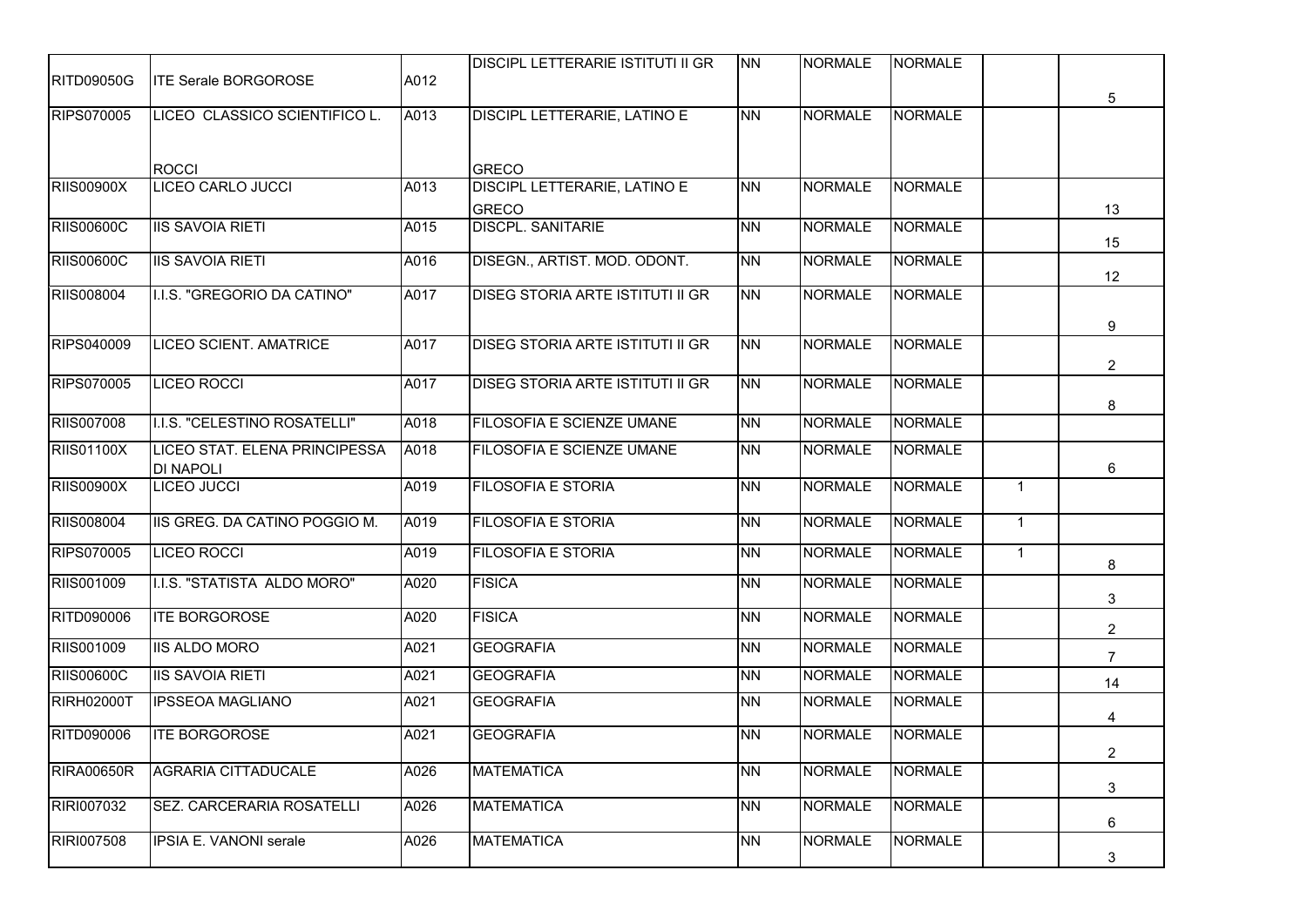| <b>RIIS007008</b> | IIS ROSATELLI RIETI                               | A026 | <b>MATEMATICA</b>                                   | <b>NN</b> | <b>NORMALE</b> | <b>NORMALE</b> | $\mathbf{1}$   |                |
|-------------------|---------------------------------------------------|------|-----------------------------------------------------|-----------|----------------|----------------|----------------|----------------|
| <b>RIPS08000Q</b> | LICEO SCIENTIFICO MARIO<br><b>TAGLIACOZZO</b>     | A027 | <b>MATEMATICA E FISICA</b>                          | <b>NN</b> | <b>NORMALE</b> | <b>NORMALE</b> |                | 12             |
| RIPS040009        | <b>LICEO SC. AMATRICE</b>                         | A027 | <b>MATEMATICA E FISICA</b>                          | <b>NN</b> | <b>NORMALE</b> | <b>NORMALE</b> |                | 11             |
| <b>RIIS01100X</b> | LICEO STAT. ELENA PRINCIPESSA<br><b>DI NAPOLI</b> | A027 | <b>MATEMATICA E FISICA</b>                          | <b>NN</b> | <b>NORMALE</b> | <b>NORMALE</b> |                | $\overline{4}$ |
| <b>RIIS008004</b> | IIS GREG. DA CATINO POGGIO M.                     | A034 | <b>SCIENZE E TECNOLOGIE CHIMICHE</b>                | <b>NN</b> | <b>NORMALE</b> | <b>NORMALE</b> |                | 6              |
| RIIS001009        | <b>IIS ALDO MORO</b>                              | A034 | <b>SCIENZE E TECNOLOGIE CHIMICHE</b>                | <b>NN</b> | <b>NORMALE</b> | <b>NORMALE</b> |                | 8              |
| RIIS008004        | IIS GREG. DA CATINO POGGIO M.                     | A037 | COSTR. TECN, E TECN, RAPPR.GR.                      | <b>NN</b> | <b>NORMALE</b> | <b>NORMALE</b> |                | 11             |
| <b>RIIS00600C</b> | <b>IIS SAVOIA RIETI</b>                           | A037 | COSTR. TECN, E TECN, RAPPR.GR.                      | <b>NN</b> | <b>NORMALE</b> | <b>NORMALE</b> |                | 9              |
| RIRI007508        | <b>IPSIA E. VANONI serale</b>                     | A040 | <b>TECNOLOGIE ELETTRICHE</b><br><b>ELETTRONICHE</b> | <b>NN</b> | <b>NORMALE</b> | <b>NORMALE</b> |                | 14             |
| <b>RIIS007008</b> | <b>IIS ROSATELLI RIETI</b>                        | A040 | <b>TECNOLOGIE ELETTRICHE</b><br><b>ELETTRONICHE</b> | <b>NN</b> | <b>NORMALE</b> | <b>NORMALE</b> | $\mathbf{1}$   |                |
| RIIS008004        | I.I.S. "GREGORIO DA CATINO"                       | A041 | <b>SCIENZE E TECNOLOGIE</b><br><b>INFORMATICHE</b>  | <b>NN</b> | <b>NORMALE</b> | <b>NORMALE</b> |                | 5              |
| RIRH010007        | <b>IPSSEOA RIETI</b>                              | A041 | <b>SCIENZE E TECNOLOGIE</b><br><b>INFORMATICHE</b>  | <b>NN</b> | <b>NORMALE</b> | <b>NORMALE</b> |                | 4              |
| <b>RIRH02000T</b> | <b>IPSSEOA MAGLIANO</b>                           | A041 | <b>SCIENZE E TECNOLOGIE</b><br><b>INFORMATICHE</b>  | <b>NN</b> | <b>NORMALE</b> | <b>NORMALE</b> |                | $\,6\,$        |
| RITD001511        | <b>ITE serale ALDO MORO</b>                       | A041 | <b>SCIENZE E TECNOLOGIE</b><br><b>INFORMATICHE</b>  | <b>NN</b> | <b>NORMALE</b> | <b>NORMALE</b> |                | $\mathbf{3}$   |
| <b>RITD09050G</b> | <b>ITE Serale BORGOROSE</b>                       | A041 | <b>SCIENZE E TECNOLOGIE</b><br><b>INFORMATICHE</b>  | <b>NN</b> | <b>NORMALE</b> | <b>NORMALE</b> |                | $\overline{2}$ |
| RIRI007032        | SEZ. CARCERARIA ROSATELLI                         | A042 | <b>SCIENZE E TECNOLOGIE</b><br><b>MECCANICHE</b>    | <b>NN</b> | <b>NORMALE</b> | <b>NORMALE</b> |                | $\overline{7}$ |
| RIRI007508        | <b>IPSIA E. VANONI serale</b>                     | A042 | <b>SCIENZE E TECNOLOGIE</b><br><b>MECCANICHE</b>    | <b>NN</b> | <b>NORMALE</b> | <b>NORMALE</b> |                | 5              |
| <b>RIIS008004</b> | IIS GREG. DA CATINO POGGIO M.                     | A044 | TECN. TES. ABBIGL. MODA                             | <b>NN</b> | <b>NORMALE</b> | <b>NORMALE</b> |                | 15             |
| <b>RIIS00600C</b> | <b>IIS SAVOIA RIETI</b>                           | A045 | SCIENZE ECONOMICO-AZIENDALI                         | <b>NN</b> | <b>NORMALE</b> | <b>NORMALE</b> |                | 11             |
| RITD006514        | <b>ITE</b> serale Savoia                          | A045 | SCIENZE ECONOMICO-AZIENDALI                         | <b>NN</b> | <b>NORMALE</b> | <b>NORMALE</b> |                | $\,6\,$        |
| <b>RITD09050G</b> | <b>ITE Serale BORGOROSE</b>                       | A045 | SCIENZE ECONOMICO-AZIENDALI                         | <b>NN</b> | <b>NORMALE</b> | <b>NORMALE</b> |                | $\overline{7}$ |
| RIIS001009        | <b>IIS ALDO MORO</b>                              | A045 | SCIENZE ECONOMICO-AZIENDALI                         | <b>NN</b> | <b>NORMALE</b> | <b>NORMALE</b> | $\overline{1}$ |                |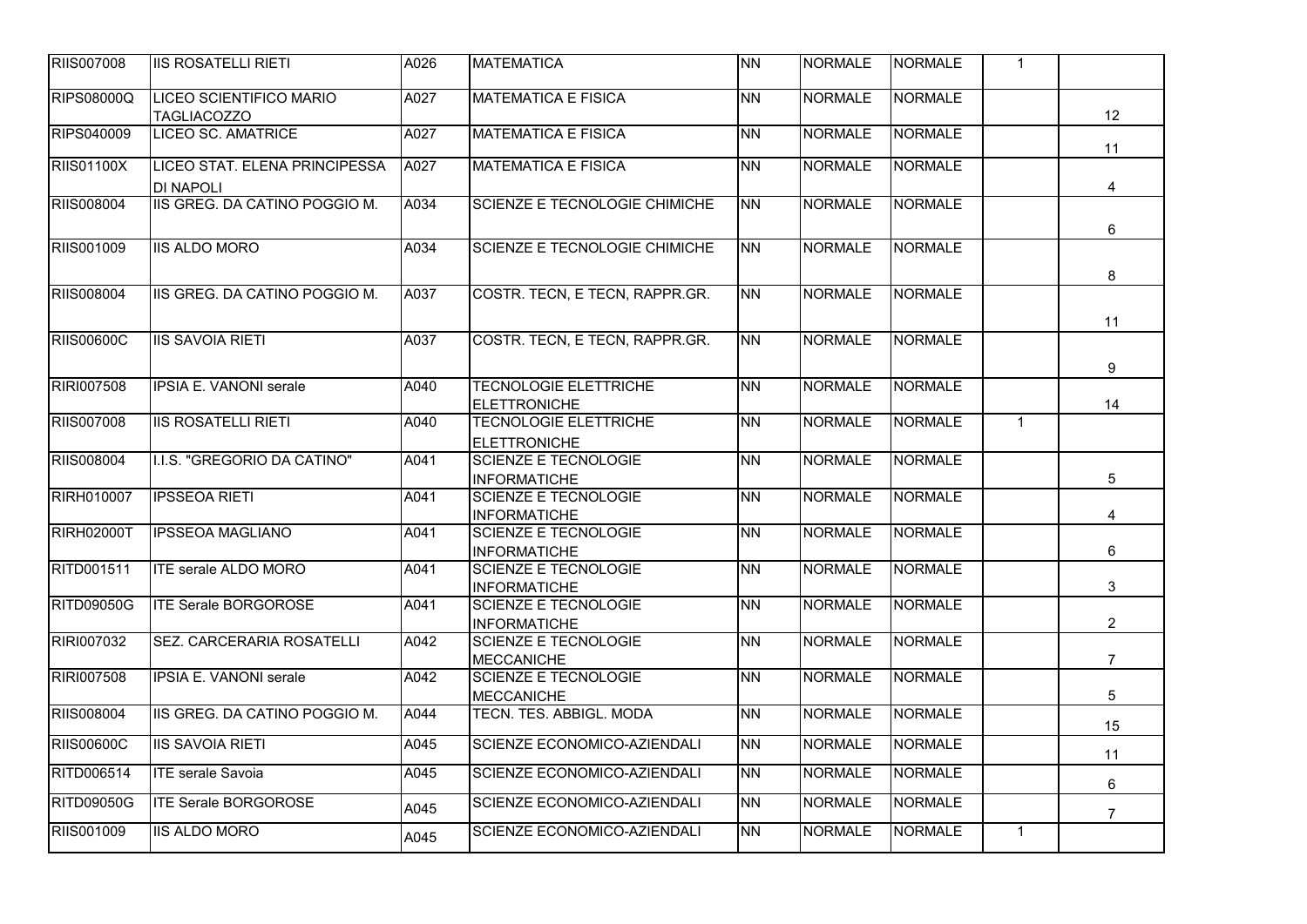| <b>RIIS008004</b> | IIS GREG. DA CATINO POGGIO M.                     | A045              | SCIENZE ECONOMICO-AZIENDALI                   | <b>NN</b> | <b>NORMALE</b> | <b>NORMALE</b> | $\mathbf{1}$ |                |
|-------------------|---------------------------------------------------|-------------------|-----------------------------------------------|-----------|----------------|----------------|--------------|----------------|
| RIRH010007        | <b>IPSSEOA RIETI</b>                              | A045              | SCIENZE ECONOMICO-AZIENDALI                   | <b>NN</b> | <b>NORMALE</b> | <b>NORMALE</b> |              | 8              |
| <b>RIRH02000T</b> | <b>IPSSEOA MAGLIANO</b>                           | A045              | SCIENZE ECONOMICO-AZIENDALI                   | <b>NN</b> | <b>NORMALE</b> | <b>NORMALE</b> |              | 15             |
| RIIS001009        | <b>IIS ALDO MORO</b>                              | A046              | <b>SCIENZE GIURID. ECONOMICHE</b>             | <b>NN</b> | <b>NORMALE</b> | <b>NORMALE</b> |              | 14             |
| <b>RIIS008004</b> | IIS GREG. DA CATINO POGGIO M.                     | A046              | <b>SCIENZE GIURID. ECONOMICHE</b>             | <b>NN</b> | <b>NORMALE</b> | <b>NORMALE</b> |              | $\overline{2}$ |
| <b>RIIS00900X</b> | LICEO CARLO JUCCI                                 | A046              | <b>SCIENZE GIURID. ECONOMICHE</b>             | <b>NN</b> | <b>NORMALE</b> | <b>NORMALE</b> |              | 15             |
| <b>RIRH02000T</b> | <b>IPSSEOA MAGLIANO</b>                           | A046              | <b>SCIENZE GIURID. ECONOMICHE</b>             | <b>NN</b> | <b>NORMALE</b> | <b>NORMALE</b> |              | $\mathbf{3}$   |
| RITD001511        | <b>ITE serale ALDO MORO</b>                       | A046              | <b>SCIENZE GIURID. ECONOMICHE</b>             | <b>NN</b> | <b>NORMALE</b> | <b>NORMALE</b> |              | 8              |
| <b>RIIS01100X</b> | LICEO STAT. ELENA PRINCIPESSA<br><b>DI NAPOLI</b> | A046              | <b>SCIENZE GIURID. ECONOMICHE</b>             | <b>NN</b> | <b>NORMALE</b> | <b>NORMALE</b> |              | 4              |
| RITD006514        | <b>ITE</b> serale Savoia                          | A046              | <b>SCIENZE GIURID. ECONOMICHE</b>             | <b>NN</b> | <b>NORMALE</b> | <b>NORMALE</b> |              | 4              |
| <b>RITD09050G</b> | <b>ITE Serale BORGOROSE</b>                       | $\overline{A046}$ | <b>SCIENZE GIURID. ECONOMICHE</b>             | <b>NN</b> | <b>NORMALE</b> | <b>NORMALE</b> |              | $\overline{2}$ |
| <b>RIIS008004</b> | IIS GREG. DA CATINO POGGIO M.                     | A047              | <b>SCIENZE MATEM. APPLICATE</b>               | <b>NN</b> | <b>NORMALE</b> | <b>NORMALE</b> |              | 8              |
| RITD001511        | <b>ITE serale ALDO MORO</b>                       | A047              | <b>SCIENZE MATEM. APPLICATE</b>               | <b>NN</b> | <b>NORMALE</b> | <b>NORMALE</b> |              | $\,6\,$        |
| RITD006514        | <b>ITE</b> serale Savoia                          | A047              | <b>SCIENZE MATEM. APPLICATE</b>               | <b>NN</b> | <b>NORMALE</b> | <b>NORMALE</b> |              | $\mathbf{3}$   |
| RITD090006        | <b>ITE BORGOROSE</b>                              | A047              | <b>SCIENZE MATEM. APPLICATE</b>               | <b>NN</b> | <b>NORMALE</b> | <b>NORMALE</b> |              | 10             |
| <b>RITD09050G</b> | <b>ITE Serale BORGOROSE</b>                       | A047              | <b>SCIENZE MATEM. APPLICATE</b>               | <b>NN</b> | <b>NORMALE</b> | <b>NORMALE</b> |              | 3              |
| <b>RIIS001009</b> | I.I.S. "STATISTA ALDO MORO"                       | A048              | SCIENZE MOTORIE E SPORTIVE II<br><b>GRADO</b> | <b>NN</b> | <b>NORMALE</b> | <b>NORMALE</b> |              | $\bf 8$        |
| <b>RIIS00900X</b> | <b>CARLO JUCCI</b>                                | A048              | SCIENZE MOTORIE E SPORTIVE II<br><b>GRADO</b> | <b>NN</b> | <b>NORMALE</b> | <b>NORMALE</b> |              | 3              |
| RITD090006        | <b>ITE BORGOROSE</b>                              | A048              | SCIENZE MOTORIE E SPORTIVE II<br><b>GRADO</b> | <b>NN</b> | <b>NORMALE</b> | <b>NORMALE</b> |              | 5              |
| <b>RIIS007008</b> | I.I.S. "CELESTINO ROSATELLI"                      | A050              | SCIENZE NAT, CHIM E BIOLOG                    | <b>NN</b> | NORMALE        | <b>NORMALE</b> |              | 9              |
| <b>RIIS008004</b> | I.I.S. "GREGORIO DA CATINO"                       | A050              | <b>SCIENZE NAT, CHIM E BIOLOG</b>             | <b>NN</b> | <b>NORMALE</b> | <b>NORMALE</b> |              | 3              |
| <b>RIIS01100X</b> | LICEO STAT. ELENA PRINCIPESSA<br><b>DI NAPOLI</b> | A050              | <b>SCIENZE NAT, CHIM E BIOLOG</b>             | <b>NN</b> | <b>NORMALE</b> | <b>NORMALE</b> |              | 18             |
| <b>RIIS00600C</b> | <b>IIS SAVOIA RIETI</b>                           | A050              | SCIENZE NAT, CHIM E BIOLOG                    | <b>NN</b> | <b>NORMALE</b> | <b>NORMALE</b> |              | 9              |
| RIPS040009        | <b>LS DI AMATRICE</b>                             | A050              | <b>SCIENZE NAT, CHIM E BIOLOG</b>             | <b>NN</b> | <b>NORMALE</b> | <b>NORMALE</b> | $\mathbf{1}$ |                |
| <b>RIPS070005</b> | LICEO CLASSICO SCIENTIFICO L.<br><b>ROCCI</b>     | A050              | SCIENZE NAT, CHIM E BIOLOG                    | <b>NN</b> | <b>NORMALE</b> | <b>NORMALE</b> |              | 22             |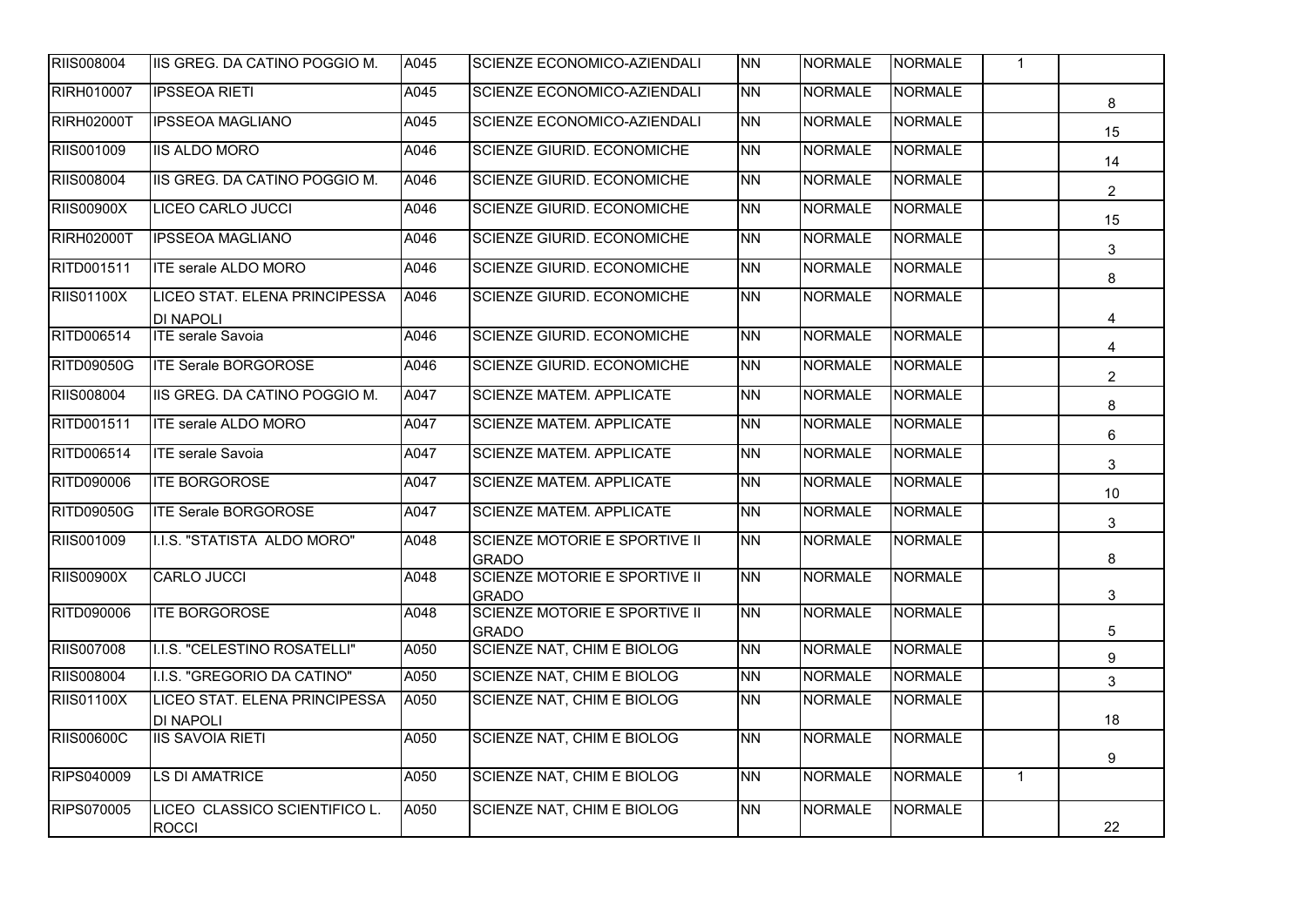| <b>RITD090006</b> | <b>ITE BORGOROSE</b>                            | A050        | <b>SCIENZE NAT, CHIM E BIOLOG</b>                  | <b>NN</b> | <b>NORMALE</b> | NORMALE        |                | $\overline{2}$  |
|-------------------|-------------------------------------------------|-------------|----------------------------------------------------|-----------|----------------|----------------|----------------|-----------------|
| RIIS001009        | I.I.S. "STATISTA ALDO MORO"                     | A051        | <b>SCIENZE, TECNOL E TECN AGR</b>                  | <b>NN</b> | <b>NORMALE</b> | <b>NORMALE</b> |                | $\overline{2}$  |
| <b>RIIS007008</b> | <b>IIS ROSATELLI RIETI</b>                      | A051        | <b>SCIENZE, TECNOL E TECN AGR</b>                  | <b>NN</b> | <b>NORMALE</b> | <b>NORMALE</b> |                |                 |
| <b>RIIS008004</b> | IIS GREG. DA CATINO POGGIO M.                   | A051        | <b>SCIENZE, TECNOL E TECN AGR</b>                  | <b>NN</b> | <b>NORMALE</b> | <b>NORMALE</b> |                | 11              |
| <b>RIIS00600C</b> | <b>IIS SAVOIA RIETI</b>                         | A052        | SCIENZE TECN. PROD. ANIMALI                        | <b>NN</b> | <b>NORMALE</b> | <b>NORMALE</b> |                | 11              |
| <b>RIIS01100X</b> | LICEO STAT. ELENA PRINCIPESSA                   | A053        | <b>STORIA DELLA MUSICA</b>                         | <b>NN</b> | <b>NORMALE</b> | <b>NORMALE</b> |                | 16              |
|                   | <b>DI NAPOLI</b>                                |             |                                                    |           |                |                |                | 10 <sup>°</sup> |
| <b>RIIS00600C</b> | <b>IIS SAVOIA RIETI</b>                         | A054        | STORIA DELL'ARTE                                   | <b>NN</b> | <b>NORMALE</b> | <b>NORMALE</b> |                |                 |
| RIIS008004        | LICEO STAT. ELENA PRINCIPESSA                   | A054        | <b>STORIA DELL'ARTE</b>                            | <b>NN</b> | <b>NORMALE</b> | <b>NORMALE</b> |                | $\overline{2}$  |
|                   | <b>DI NAPOLI</b>                                |             |                                                    |           |                |                |                | 9               |
| <b>RIIS008004</b> | IIS GREG. DA CATINO POGGIO M.                   | A054        | <b>STORIA DELL'ARTE</b>                            | <b>NN</b> | <b>NORMALE</b> | <b>NORMALE</b> |                |                 |
|                   |                                                 |             |                                                    |           |                |                |                | 6               |
| <b>RIPS070005</b> | <b>LICEO ROCCI</b>                              | A054        | <b>STORIA DELL'ARTE</b>                            | <b>NN</b> | <b>NORMALE</b> | <b>NORMALE</b> | $\mathbf{1}$   | 8               |
| <b>RIRH010007</b> | <b>IPSSEOA RIETI</b>                            | A054        | <b>STORIA DELL'ARTE</b>                            | <b>NN</b> | <b>NORMALE</b> | <b>NORMALE</b> |                |                 |
|                   |                                                 |             |                                                    |           |                |                |                | 4               |
| <b>RIIS01100X</b> | LICEO STAT. ELENA PRINCIPESSA                   | A063        | <b>TECN. MUSICALI</b>                              | <b>NN</b> | <b>NORMALE</b> | <b>NORMALE</b> |                |                 |
| <b>RIIS00600C</b> | <b>DI NAPOLI</b><br>I.I.S. "L. DI SAVOIA"       | A066        | <b>TRATT TESTI DATI APPLIC</b>                     | <b>NN</b> | <b>NORMALE</b> | NORMALE        |                | 10              |
|                   |                                                 |             | <b>INFORMATICA</b>                                 |           |                |                |                | 6               |
| RIIS008004        | I.I.S. "GREGORIO DA CATINO"                     | <b>AA24</b> | <b>LINGUA E CULT STRANIERA</b><br>(FRANCESE)       | <b>NN</b> | <b>NORMALE</b> | <b>NORMALE</b> |                | 6               |
| <b>RIIS01100X</b> | LICEO STAT. ELENA PRINCIPESSA                   | <b>AA24</b> | <b>LINGUA E CULT STRANIERA</b>                     | <b>NN</b> | <b>NORMALE</b> | <b>NORMALE</b> |                |                 |
| RITD001511        | <b>DI NAPOLI</b><br><b>ITE serale ALDO MORO</b> | <b>AA24</b> | (FRANCESE)<br>LINGUA E CULT STRANIERA              | <b>NN</b> | <b>NORMALE</b> | <b>NORMALE</b> |                | 4               |
|                   |                                                 |             | (FRANCESE)                                         |           |                |                |                | $\overline{2}$  |
| RITD006514        | <b>ITE</b> serale Savoia                        | AA24        | LINGUA E CULT STRANIERA<br>(FRANCESE)              | <b>NN</b> | <b>NORMALE</b> | <b>NORMALE</b> |                | $\overline{2}$  |
| <b>RITD09050G</b> | <b>ITE Serale BORGOROSE</b>                     | <b>AA24</b> | <b>LINGUA E CULT STRANIERA</b>                     | <b>NN</b> | <b>NORMALE</b> | <b>NORMALE</b> |                |                 |
| RIIS001009        | I.I.S. "STATISTA ALDO MORO"                     | AB24        | (FRANCESE)<br>LINGUA E CULT STRANIERA (INGLESE) NN |           | <b>NORMALE</b> | <b>NORMALE</b> | $\overline{2}$ | $\overline{2}$  |
|                   |                                                 |             |                                                    |           |                |                |                |                 |
| <b>RIIS007008</b> | <b>IIS ROSATELLI RIETI</b>                      | AB24        | LINGUA E CULT STRANIERA (INGLESE) NN               |           | <b>NORMALE</b> | <b>NORMALE</b> |                | $\overline{7}$  |
| <b>RIIS00900X</b> | <b>LICEO JUCCI</b>                              | <b>AB24</b> | LINGUA E CULT STRANIERA (INGLESE) NN               |           | <b>NORMALE</b> | <b>NORMALE</b> |                |                 |
|                   |                                                 |             |                                                    |           |                |                |                | 9               |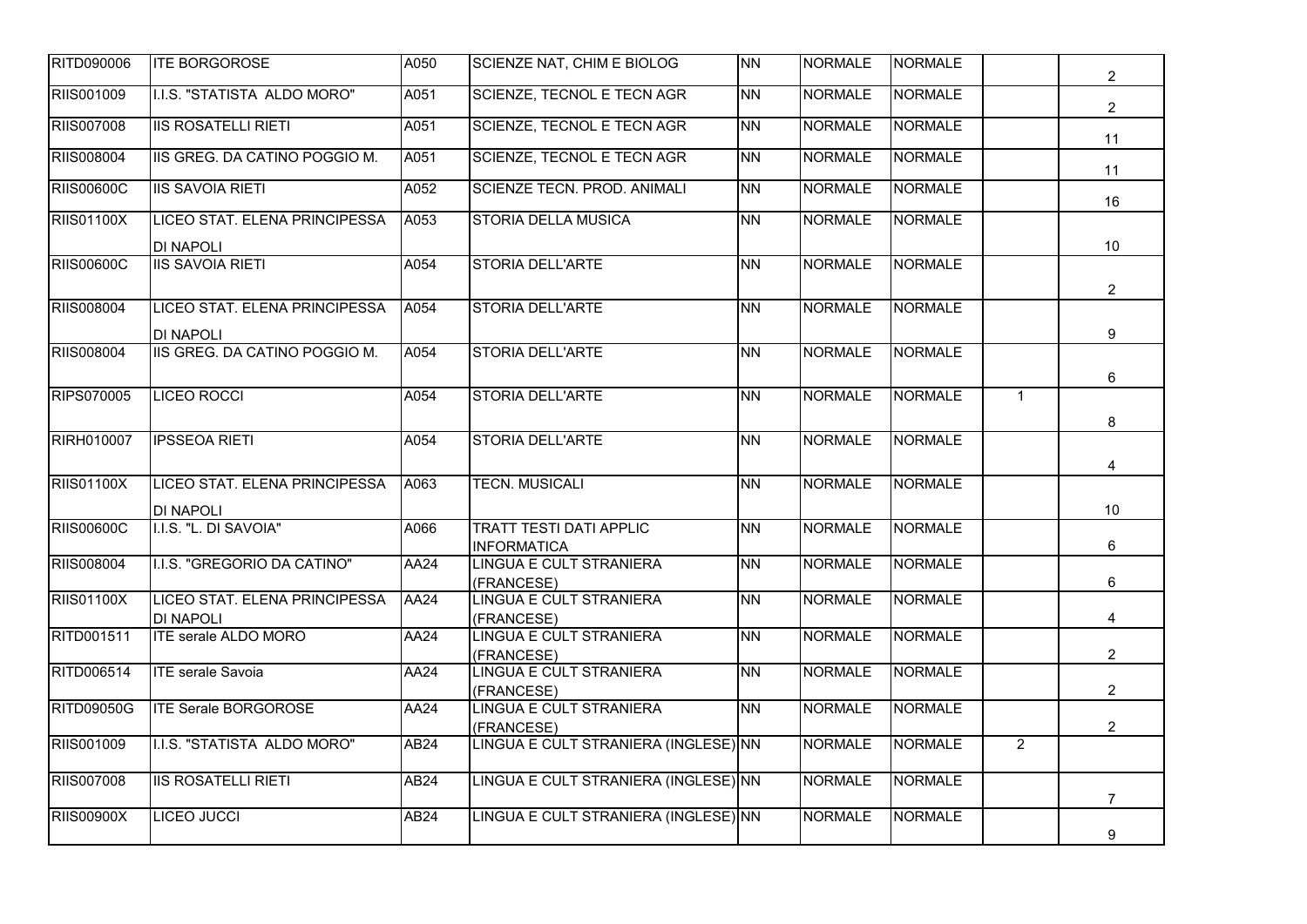| <b>RIRA00650R</b> | II.P. AGRARIA serale CITTADUCALE                  | <b>AB24</b>      | LINGUA E CULT STRANIERA (INGLESE) NN         |           | <b>NORMALE</b> | NORMALE        | $\overline{2}$  |
|-------------------|---------------------------------------------------|------------------|----------------------------------------------|-----------|----------------|----------------|-----------------|
| <b>RIRH02000T</b> | <b>IPSSEOA MAGLIANO</b>                           | <b>AB24</b>      | LINGUA E CULT STRANIERA (INGLESE) NN         |           | <b>NORMALE</b> | <b>NORMALE</b> | 9               |
| RIRI007032        | SEZ. CARCERARIA ROSATELLI                         | <b>AB24</b>      | LINGUA E CULT STRANIERA (INGLESE) NN         |           | <b>NORMALE</b> | <b>NORMALE</b> | 4               |
| RIRI007508        | IPSIA E. VANONI serale                            | <b>AB24</b>      | LINGUA E CULT STRANIERA (INGLESE) NN         |           | <b>NORMALE</b> | <b>NORMALE</b> | $\overline{4}$  |
| RITD006514        | <b>ITE</b> serale Savoia                          | AB24             | LINGUA E CULT STRANIERA (INGLESE) NN         |           | <b>NORMALE</b> | <b>NORMALE</b> | $\overline{2}$  |
| RITD001511        | <b>ITE serale ALDO MORO</b>                       | AB <sub>24</sub> | LINGUA E CULT STRANIERA (INGLESE) NN         |           | <b>NORMALE</b> | <b>NORMALE</b> | $\overline{4}$  |
| RITD009006        | <b>ITE BORGOROSE</b>                              | <b>AB24</b>      | LINGUA E CULT STRANIERA (INGLESE) NN         |           | <b>NORMALE</b> | <b>NORMALE</b> | 9               |
| <b>RITD09050G</b> | <b>ITE Serale BORGOROSE</b>                       | AB24             | LINGUA E CULT STRANIERA (INGLESE) NN         |           | <b>NORMALE</b> | <b>NORMALE</b> | $\overline{2}$  |
| <b>RIIS01100X</b> | LICEO STAT. ELENA PRINCIPESSA<br><b>DI NAPOLI</b> | AB55             | <b>CHITARRA</b>                              | <b>NN</b> | <b>NORMALE</b> | <b>NORMALE</b> | 12              |
| <b>RIPS070005</b> | LICEO CLASSICO SCIENTIFICO L.<br><b>ROCCI</b>     | AC <sub>24</sub> | <b>LINGUA E CULT STRANIERA</b><br>(SPAGNOLO) | <b>NN</b> | <b>NORMALE</b> | <b>NORMALE</b> | 6               |
| <b>RIPS040009</b> | <b>LICEO SCIENT. AMATRICE</b>                     | AC24             | <b>LINGUA E CULT STRANIERA</b><br>(SPAGNOLO) | <b>NN</b> | <b>NORMALE</b> | <b>NORMALE</b> | 10 <sup>°</sup> |
| <b>RIIS01100X</b> | LICEO STAT. ELENA PRINCIPESSA<br><b>DI NAPOLI</b> | AD <sub>24</sub> | LINGUA E CULT. STRANIERA<br>(TEDESCO)        | <b>NN</b> | <b>NORMALE</b> | <b>NORMALE</b> | 3               |
| <b>RIRH010007</b> | <b>IPSSEOA RIETI</b>                              | AD24             | LINGUA E CULT. STRANIERA<br>(TEDESCO)        | <b>NN</b> | <b>NORMALE</b> | <b>NORMALE</b> | 11              |
| <b>RIIS01100X</b> | LICEO STAT. ELENA PRINCIPESSA<br><b>DI NAPOLI</b> | AD55             | <b>CORNO</b>                                 | <b>NN</b> | <b>NORMALE</b> | <b>NORMALE</b> | $\mathbf{3}$    |
| <b>RIIS01100X</b> | LICEO STAT. ELENA PRINCIPESSA<br><b>DI NAPOLI</b> | <b>AE55</b>      | <b>FAGOTTO</b>                               | <b>NN</b> | <b>NORMALE</b> | <b>NORMALE</b> | $\mathbf{1}$    |
| <b>RIIS01100X</b> | LICEO STAT. ELENA PRINCIPESSA<br><b>DI NAPOLI</b> | AF <sub>55</sub> | <b>FISARMONICA</b>                           | <b>NN</b> | <b>NORMALE</b> | <b>NORMALE</b> | $\mathbf{1}$    |
| <b>RIIS01100X</b> | LICEO STAT. ELENA PRINCIPESSA<br><b>DI NAPOLI</b> | <b>AH55</b>      | <b>OBOE</b>                                  | <b>NN</b> | <b>NORMALE</b> | <b>NORMALE</b> | $\overline{2}$  |
| <b>RIIS01100X</b> | LICEO STAT. ELENA PRINCIPESSA<br><b>DI NAPOLI</b> | AJ55             | <b>PIANOFORTE</b>                            | <b>NN</b> | <b>NORMALE</b> | <b>NORMALE</b> | $\overline{7}$  |
| <b>RIIS01100X</b> | LICEO STAT. ELENA PRINCIPESSA<br><b>DI NAPOLI</b> | <b>AK55</b>      | <b>SASSOFONO</b>                             | <b>NN</b> | <b>NORMALE</b> | <b>NORMALE</b> | 9               |
| <b>RIIS01100X</b> | LICEO STAT. ELENA PRINCIPESSA<br><b>DI NAPOLI</b> | AM55             | <b>VIOLINO</b>                               | <b>NN</b> | <b>NORMALE</b> | <b>NORMALE</b> | 6               |
| <b>RIIS01100X</b> | LICEO STAT. ELENA PRINCIPESSA<br><b>DI NAPOLI</b> | <b>AN55</b>      | <b>VIOLONCELLO</b>                           | <b>NN</b> | <b>NORMALE</b> | <b>NORMALE</b> | 9               |
| <b>RIIS01100X</b> | LICEO STAT. ELENA PRINCIPESSA<br><b>DI NAPOLI</b> | AO55             | <b>CANTO</b>                                 | <b>NN</b> | <b>NORMALE</b> | <b>NORMALE</b> | 13              |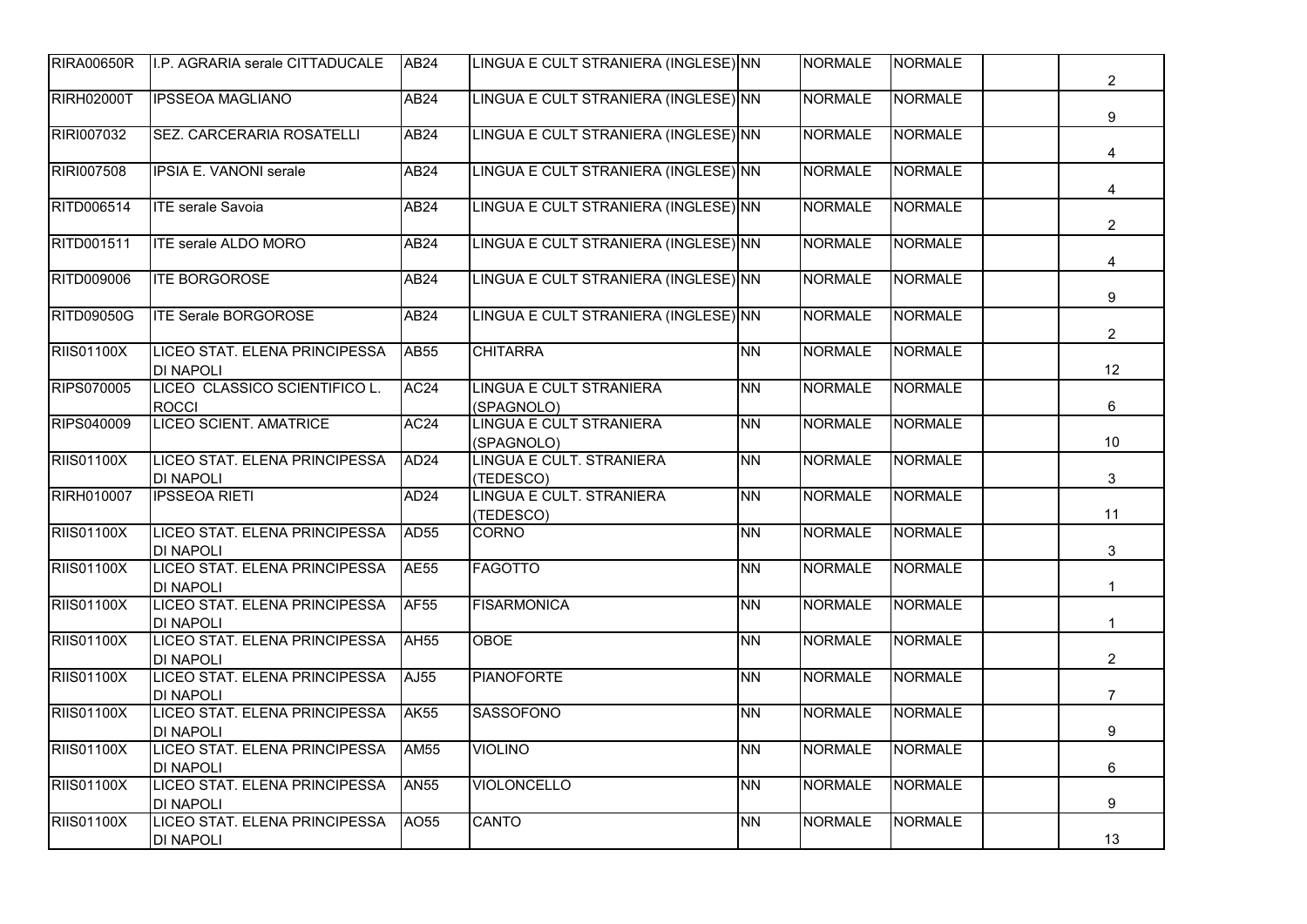| <b>RIIS01100X</b> | LICEO STAT. ELENA PRINCIPESSA   | AP55        | <b>CONTRABBASSO</b>           | <b>NN</b> | <b>NORMALE</b> | <b>NORMALE</b> |              |                 |
|-------------------|---------------------------------|-------------|-------------------------------|-----------|----------------|----------------|--------------|-----------------|
|                   | <b>DI NAPOLI</b>                |             |                               |           |                |                |              | 5               |
| <b>RIIS01100X</b> | LICEO STAT. ELENA PRINCIPESSA   | <b>AR55</b> | <b>TROMBONE</b>               | <b>NN</b> | <b>NORMALE</b> | <b>NORMALE</b> |              |                 |
|                   | DI NAPOLI                       |             |                               |           |                |                |              | 10 <sup>°</sup> |
| <b>RIIS01100X</b> | LICEO STAT. ELENA PRINCIPESSA   | AS55        | <b>VIOLA</b>                  | <b>NN</b> | <b>NORMALE</b> | <b>NORMALE</b> |              |                 |
|                   | <b>DI NAPOLI</b>                |             |                               |           |                |                |              | 8               |
| <b>RIIS01100X</b> | LICEO STAT. ELENA PRINCIPESSA   | AT55        | <b>BASSO TUBA</b>             | <b>NN</b> | <b>NORMALE</b> | <b>NORMALE</b> |              |                 |
|                   | <b>DI NAPOLI</b>                |             |                               |           |                |                |              | 9               |
| <b>RIIS01100X</b> | LICEO STAT. ELENA PRINCIPESSA   | AW55        | <b>FLAUTO TRAVERSO</b>        | <b>NN</b> | <b>NORMALE</b> | <b>NORMALE</b> |              |                 |
|                   | <b>DI NAPOLI</b>                |             |                               |           |                |                |              | 14              |
| <b>RIIS007008</b> | I.I.S. "CELESTINO ROSATELLI"    | <b>B003</b> | <b>LABORATORI DI FISICA</b>   | <b>NN</b> | <b>NORMALE</b> | <b>NORMALE</b> | $\mathbf{1}$ |                 |
| RIIS001009        | <b>IIS ALDO MORO</b>            | <b>B003</b> | <b>LABORATORI DI FISICA</b>   | <b>NN</b> | <b>NORMALE</b> | <b>NORMALE</b> |              |                 |
|                   |                                 |             |                               |           |                |                |              | 10 <sup>°</sup> |
| <b>RIRH010007</b> | <b>IPSSEOA RIETI</b>            | B003        | <b>LABORATORI DI FISICA</b>   | NΝ        | <b>NORMALE</b> | <b>NORMALE</b> |              |                 |
|                   |                                 |             |                               |           |                |                |              | 10              |
| <b>RIIS00600C</b> | I.I.S. "L. DI SAVOIA"           | B006        | LABORATORIO DI ODONTOTECNICA  | <b>NN</b> | <b>NORMALE</b> | <b>NORMALE</b> |              |                 |
|                   |                                 |             |                               |           |                |                |              | $\overline{7}$  |
| RIIS001009        | I.I.S. "STATISTA ALDO MORO"     | <b>B011</b> | LAB SCIENZE E TECNOL AGRARIE  | <b>NN</b> | <b>NORMALE</b> | <b>NORMALE</b> |              |                 |
|                   |                                 |             |                               |           |                |                |              |                 |
|                   |                                 |             |                               |           |                |                |              | 12              |
| <b>RIIS00600C</b> | I.I.S. "L. DI SAVOIA"           | B011        | LAB SCIENZE E TECNOL AGRARIE  | <b>NN</b> | <b>NORMALE</b> | <b>NORMALE</b> |              |                 |
| <b>RIIS007008</b> | <b>IIS ROSATELLI RIETI</b>      | <b>B011</b> | LAB SCIENZE E TECNOL AGRARIE  | <b>NN</b> | <b>NORMALE</b> | NORMALE        |              |                 |
|                   |                                 |             |                               |           |                |                |              | 4               |
| <b>RIRA00650R</b> | I.P. AGRARIA serale CITTADUCALE | <b>B011</b> | LAB SCIENZE E TECNOL AGRARIE  | <b>NN</b> | <b>NORMALE</b> | <b>NORMALE</b> |              |                 |
|                   |                                 |             |                               |           |                |                |              | 6               |
| RIIS001009        | I.I.S. "STATISTA ALDO MORO"     | B012        | LAB SCIENZE E TECNOL CHIM     | <b>NN</b> | <b>NORMALE</b> | NORMALE        |              |                 |
|                   |                                 |             | <b>MICROBIOL</b>              |           |                |                |              |                 |
| <b>RIIS007008</b> | I.I.S. "CELESTINO ROSATELLI"    | B012        | LAB SCIENZE E TECNOL CHIM     | <b>NN</b> | <b>NORMALE</b> | <b>NORMALE</b> |              |                 |
|                   |                                 |             | <b>MICROBIOL</b>              |           |                |                |              | 13              |
| RIRI007032        | SEZ. CARCERARIA ROSATELLI       | <b>B015</b> | LAB SC E TECNOL ELETTR        | <b>NN</b> | <b>NORMALE</b> | <b>NORMALE</b> |              |                 |
|                   |                                 |             | <b>ELETTRONIC</b>             |           |                |                |              | 8               |
| <b>RIRI007508</b> | <b>IPSIA E. VANONI serale</b>   | B015        | <b>LAB SC E TECNOL ELETTR</b> | <b>NN</b> | <b>NORMALE</b> | <b>NORMALE</b> |              |                 |
|                   |                                 |             | <b>ELETTRONIC</b>             |           |                |                |              | 8               |
| RIIS001009        | I.I.S. "STATISTA ALDO MORO"     | B016        | <b>LAB SCIENZE E TECNOL</b>   | <b>NN</b> | <b>NORMALE</b> | <b>NORMALE</b> |              |                 |
|                   |                                 |             | <b>INFORMATICHE</b>           |           |                |                |              | 8               |
| RIIS008004        | I.I.S. "GREGORIO DA CATINO"     | <b>B016</b> | LAB SCIENZE E TECNOL          | <b>NN</b> | <b>NORMALE</b> | <b>NORMALE</b> |              |                 |
|                   |                                 |             | <b>INFORMATICHE</b>           |           |                |                |              | 6               |
| <b>RIRH02000T</b> | I.P.S.S.E.O.A. SANDRO PERTINI   | <b>B016</b> | <b>LAB SCIENZE E TECNOL</b>   | <b>NN</b> | <b>NORMALE</b> | <b>NORMALE</b> |              |                 |
|                   |                                 |             | <b>INFORMATICHE</b>           |           |                |                |              | 6               |
| <b>RIIS00600C</b> | <b>IIS SAVOIA RIETI</b>         | B016        | <b>LAB SCIENZE E TECNOL</b>   | <b>NN</b> | <b>NORMALE</b> | <b>NORMALE</b> |              |                 |
|                   |                                 |             | <b>INFORMATICHE</b>           |           |                |                |              | $\overline{7}$  |
| RIIS001009        | <b>IIS ALDO MORO</b>            | B017        | LAB. SCIENZE E TECNOL. MECC.  | <b>NN</b> | <b>NORMALE</b> | <b>NORMALE</b> |              |                 |
|                   |                                 |             |                               |           |                |                |              | $\overline{2}$  |